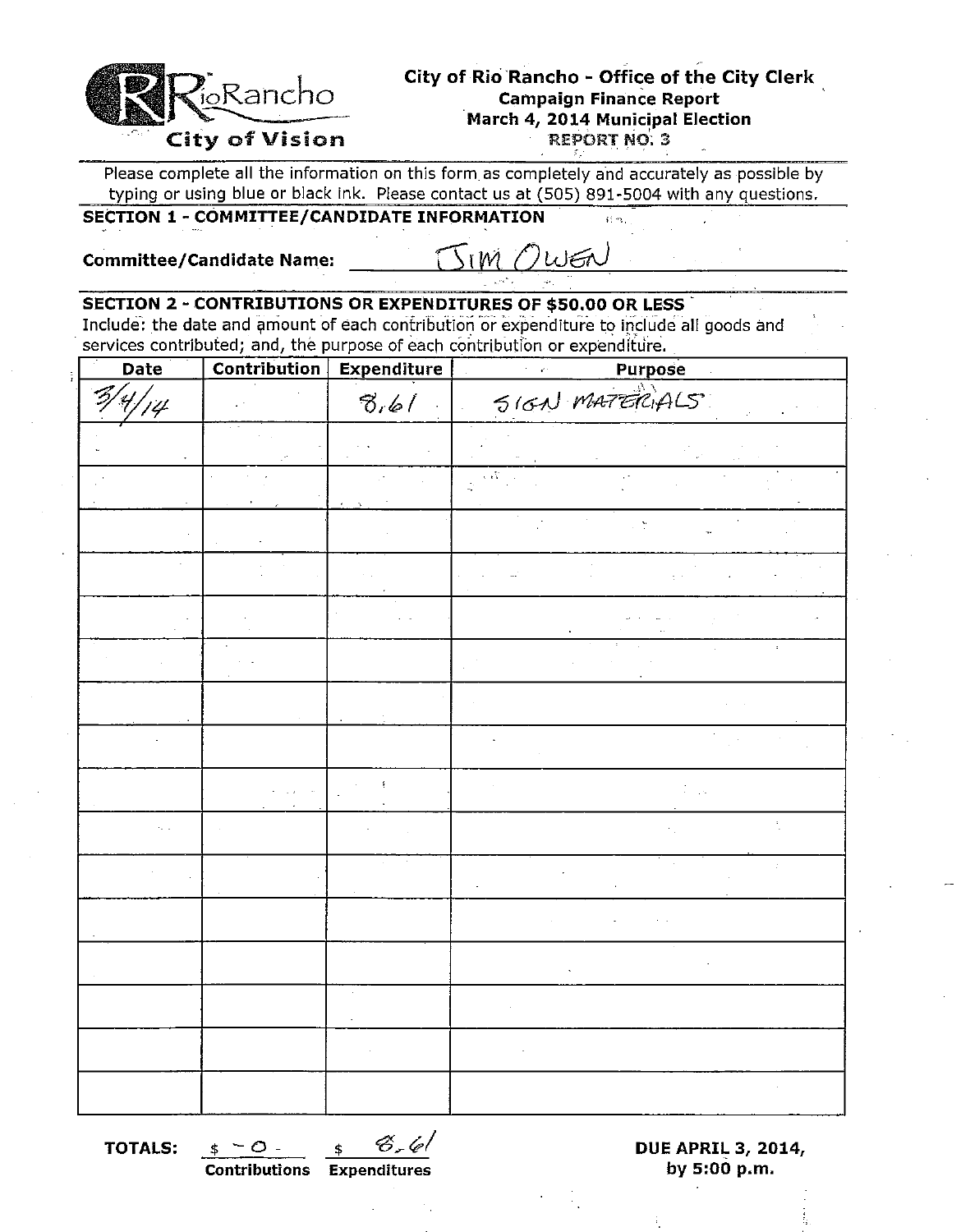CITY OF RIO RANCHO - CAMPAIGN FINANCE REPORT NO. 3<br>PAGE 2 - Committee Name:  $\frac{\sqrt{1}M}\frac{\partial W}{\partial n}$   $\frac{\partial W}{\partial n}$   $\frac{\partial M}{\partial n}$   $\frac{\partial M}{\partial n}$ <br>SECTION 3 - CONTRIBUTIONS OR EXPENDITURES OF MORE THAN \$50.00 (Cumulative) Include: the name and address of the person or entity from whom any cumulative contribution or expenditure of more than \$50.00 was received or made; the date and amount of each contribution or expenditure to include all goods and services contributed; and, the purpose of each contribution or expenditure.

| <b>Date</b>               |             | Contribution Expenditure                                                                                                      | Name/Address                                             | ÷<br>Purpose <sup>3</sup>                 |
|---------------------------|-------------|-------------------------------------------------------------------------------------------------------------------------------|----------------------------------------------------------|-------------------------------------------|
| 3/4/14                    | $100^{o}$   |                                                                                                                               | MICHAEL SKOLNICK<br><i>HIT'S EUBANK</i> NE<br>ABC2 87111 | DONATION                                  |
| 3/2\/14                   | 99616       |                                                                                                                               | O WEN GRAPHICS<br>876 THUNDGR. RR                        | DONATION                                  |
| 3/4/14                    |             | 228.28                                                                                                                        | 210 EVERPLISE<br>RD. STEA RR                             | MAILING                                   |
| $\frac{3}{2}/\frac{4}{4}$ |             | 716.81                                                                                                                        | $CMS$ , 3240 $1/150$<br>STEZOZ ARLINGTON<br>VA 22201     | ROBO CALLS                                |
| $\frac{7}{2}/\frac{4}{7}$ |             | 57.57                                                                                                                         | THE-SCOKE, INFO<br>PO.BOX 44151<br><u>PR 87174</u>       | ON-LINE AD                                |
| $\frac{3}{4}$ /14         |             | 100.00                                                                                                                        | TAM, JARA<br>604 8MST.uc R.R.                            | FLYER DISTRIBUTION                        |
| 3/44                      |             | 133,98                                                                                                                        | <b>TIM OWEN</b><br>STC THUNDER<br><u>RR 87124</u>        | LOAN REPAYMENT                            |
|                           |             |                                                                                                                               |                                                          |                                           |
|                           |             |                                                                                                                               |                                                          |                                           |
|                           |             |                                                                                                                               |                                                          |                                           |
|                           |             |                                                                                                                               |                                                          |                                           |
|                           |             |                                                                                                                               |                                                          |                                           |
|                           |             |                                                                                                                               |                                                          |                                           |
|                           |             |                                                                                                                               |                                                          |                                           |
|                           |             |                                                                                                                               |                                                          |                                           |
|                           |             |                                                                                                                               |                                                          |                                           |
|                           |             |                                                                                                                               | $\alpha \rightarrow \alpha \rightarrow 0$                |                                           |
|                           |             |                                                                                                                               |                                                          |                                           |
|                           |             |                                                                                                                               |                                                          |                                           |
|                           |             |                                                                                                                               |                                                          |                                           |
|                           |             |                                                                                                                               |                                                          |                                           |
| <b>TOTALS:</b>            | $1,096$ leb | $\frac{\frac{1}{2} \int \frac{\partial \hat{f}}{\partial t} - \frac{\partial f}{\partial x}}{\text{Continuous Expenditures}}$ |                                                          | <b>DUE APRIL 3, 2014,</b><br>by 5:00 p.m. |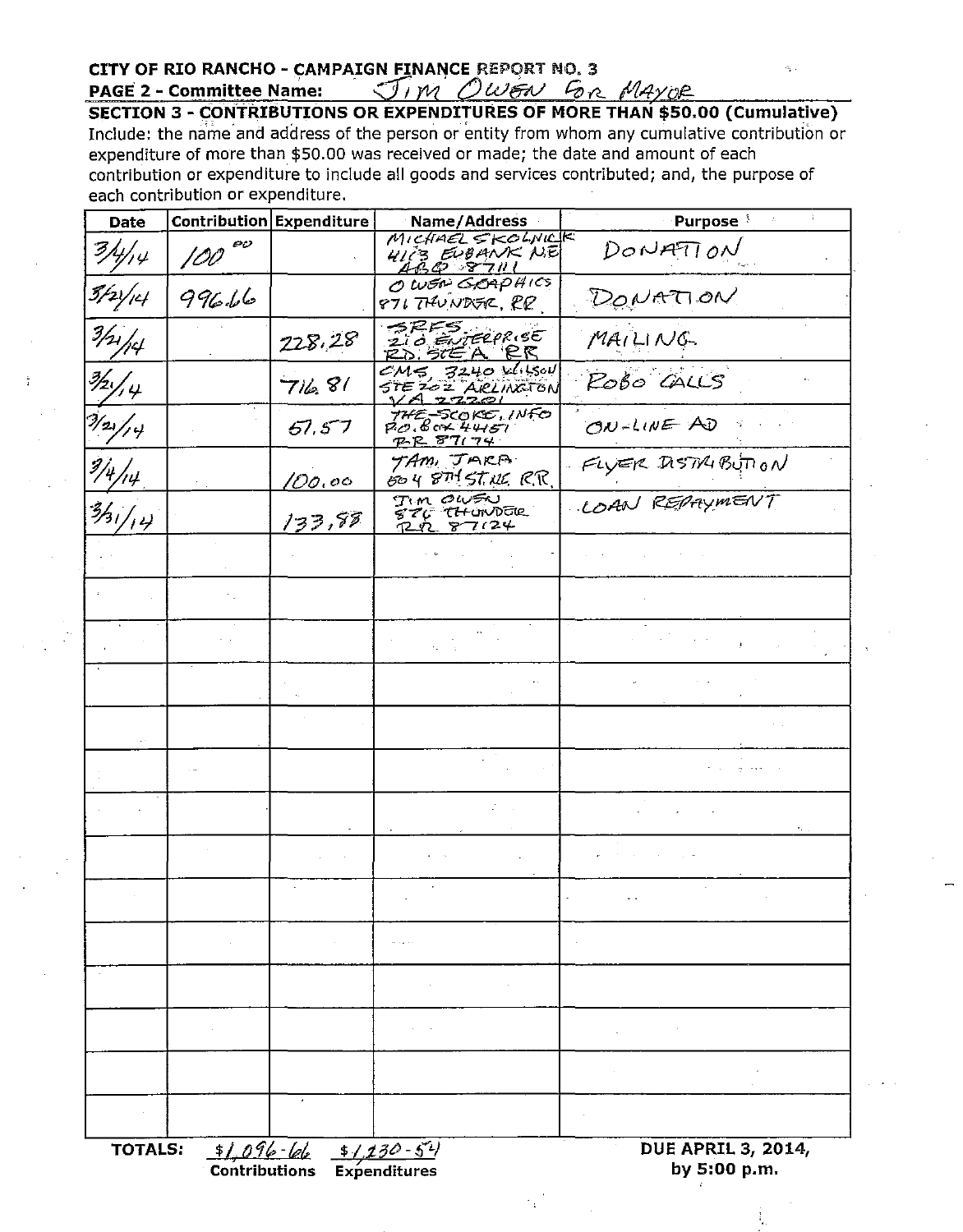# CITY OF RIO RANCHO - CAMPAIGN FINANCE REPORT NO. 3 PAGE<sub>3</sub>

#### **SECTION 4 - TOTALS**

| Total Contributions Page 1:         | $-0 -$<br>\$                                  | Total Expenditures Page 1:                                    | \$<br>8.61      |
|-------------------------------------|-----------------------------------------------|---------------------------------------------------------------|-----------------|
| Total Contributions Page 2:         |                                               | \$ $1,096$ : $66$ Total Expenditures Page 2:                  | \$1,230,54      |
| Total Contributions Page 4:         | $\sqrt[5]{2}$ + $\sqrt[5]{2}$ + $\sqrt[5]{2}$ | Total Expenditures Page 4:                                    | $$-\mathcal{O}$ |
| Total Contributions REPORT 3:       |                                               | \$ 1,096 = 66 Total Expenditures REPORT 3:                    | \$7,239:15      |
| <b>Total Contributions To Date:</b> |                                               | $$6,62$ / $$^{2}$ Total Expenditures To Date: \$6,504 $$^{2}$ |                 |

#### DUE APRIL 3, 2014, by 5:00 p.m.

**SECTION 5 - APPROVALS**  $J_{IM}$  Owen **Committee Name:**  $\mathcal{J}_{lm}$   $\mathcal{O}_{\omega}$ EN I, hereby declare that this Campaign Finance Report has been prepared with all reasonable diligence and is true and complete.  $\frac{4-2-14}{\text{Date}}$ Authorized Signature Subscribed and sworn to me this  $2^{nd}$  $-$  of  $\sqrt{A_\text{QFT}}$ , 2014 Stamp/Seal alande Du OFFICIAL SEAL Yolanda Lucero NOTARY PUBL<sub>STATE</sub> OF Not Commission Expires **Commission Expires** Received in the Office of the City Clerk at  $11.54 \, \text{km}$  (am./p.m.) on the  $2 \frac{rel}{=}$ CITY CLERK APR 2/14 AN1154 day of  $\Delta$ pril  $\sim$  2014 2 Ja Can de Hace Deputy City Cler K